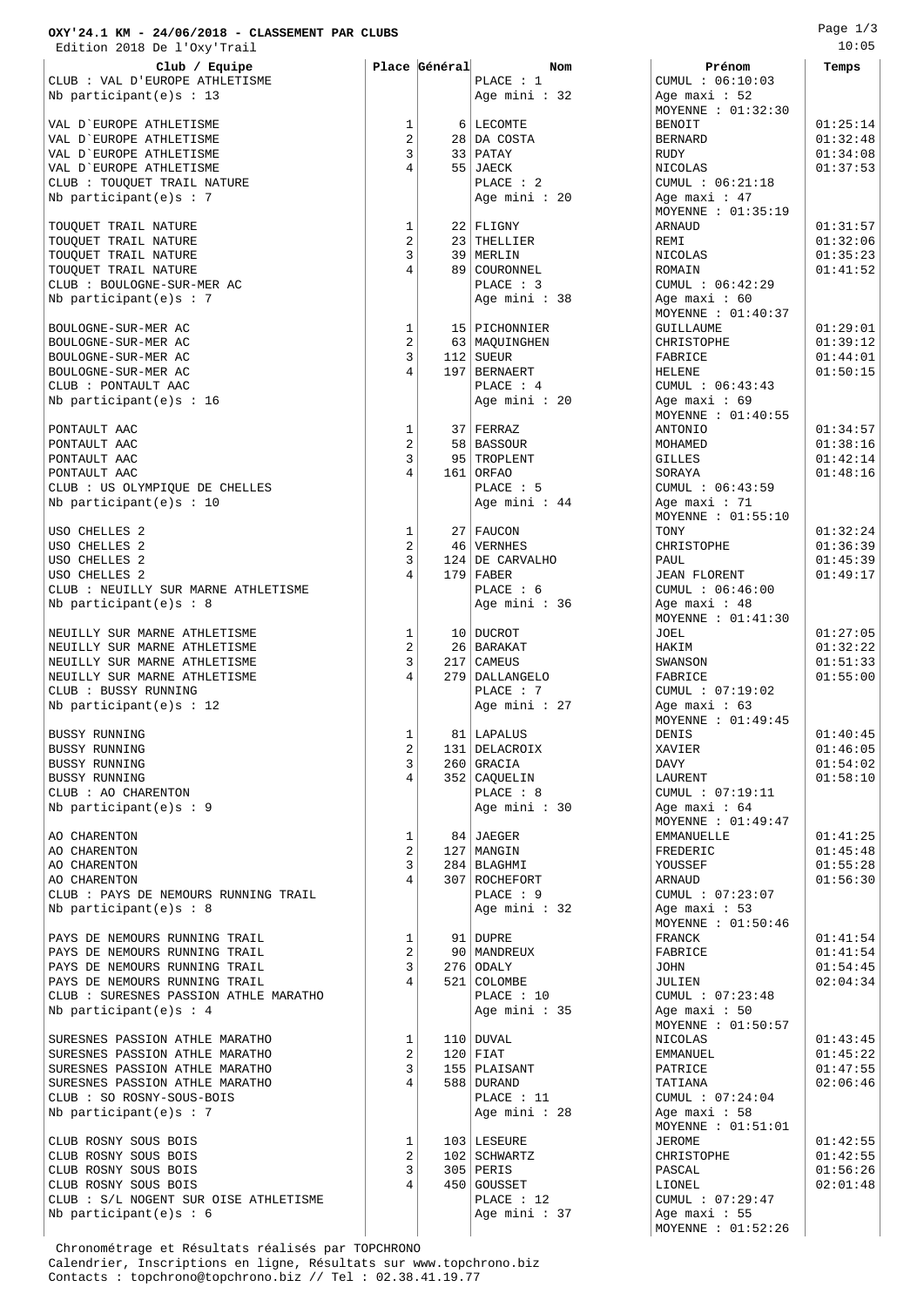| OXY'24.1 KM - 24/06/2018 - CLASSEMENT PAR CLUBS<br>Edition 2018 De l'Oxy'Trail |                     |                  |                                 |                                      | Page $2/3$<br>10:05  |
|--------------------------------------------------------------------------------|---------------------|------------------|---------------------------------|--------------------------------------|----------------------|
| Club / Equipe                                                                  |                     | PlaceGénéral Nom |                                 | Prénom                               | Temps                |
| NOGENT SUR OISE ATHLETISME                                                     | 1                   |                  | 41   MARTINEZ                   | <b>JUAN JESUS</b>                    | 01:35:51             |
| NOGENT SUR OISE ATHLETISME                                                     | 2                   |                  | 213   LAHACHE                   | ANOUK                                | 01:51:09             |
| NOGENT SUR OISE ATHLETISME                                                     | 3                   |                  | 339 BARIGAND                    | CEDRIC                               | 01:57:32             |
| NOGENT SUR OISE ATHLETISME                                                     | 4                   |                  | $545$ ZIDAT                     | AHMED                                | 02:05:15             |
| CLUB : US OLYMPIQUE DE CHELLES                                                 |                     |                  | PLACE : 13                      | CUMUL : 07:40:40                     |                      |
| Nb participant(e) $s : 8$                                                      |                     |                  | Age mini : 42                   | Age maxi: $59$                       |                      |
|                                                                                |                     |                  |                                 | MOYENNE : 01:55:10                   |                      |
| USO CHELLES 1                                                                  | 1                   |                  | 44 BUZELIN                      | DANIEL                               | 01:36:17             |
| USO CHELLES 1                                                                  | 2                   |                  | 222 BROYARD                     | CHRISTOPHE                           | 01:51:46             |
| USO CHELLES 1                                                                  | 3                   |                  | 417   CHAMPION                  | CHRISTIAN                            | 02:00:36             |
| USO CHELLES 1                                                                  |                     |                  | 763   CALCADA                   | ANTOINE                              | 02:12:01             |
| CLUB : BUSSY ST GEORGES ATHLETISME                                             |                     |                  | PLACE : 14                      | CUMUL : 07:48:59                     |                      |
| Nb participant $(e)$ s: 19                                                     |                     |                  | Age mini $: 23$                 | Age maxi: $63$                       |                      |
| BUSSY ST GEORGES ATHLETISME                                                    | 1                   |                  |                                 | MOYENNE : 01:57:14<br>ALBERTO        | 01:48:40             |
| BUSSY ST GEORGES ATHLETISME                                                    | $\overline{2}$      |                  | 170   FERNANDES<br>240 GALIBERT | JEAN                                 | 01:52:43             |
| BUSSY ST GEORGES ATHLETISME                                                    | 3                   |                  | 487   SALOMON                   | MICHAEL                              | 02:03:04             |
| BUSSY ST GEORGES ATHLETISME                                                    | 4                   |                  | 520 COULON                      | LAURENCE                             | 02:04:32             |
| CLUB : ADIDAS RUNNERS PARIS                                                    |                     |                  | PLACE: 15                       | CUMUL : 08:11:28                     |                      |
| Nb participant(e)s : 5                                                         |                     |                  | Age mini : 26                   | Age maxi: $40$                       |                      |
|                                                                                |                     |                  |                                 | MOYENNE : 02:02:52                   |                      |
| ADIDAS RUNNERS PARIS                                                           | 1                   |                  | $19  $ SANO                     | MATHIEU                              | 01:30:52             |
| ADIDAS RUNNERS PARIS                                                           | $\overline{c}$      |                  | $233$ FANON                     | LAURIE                               | 01:52:10             |
| ADIDAS RUNNERS PARIS                                                           | 3                   |                  | 389 CALLOS                      | ALLAN                                | 01:59:32             |
| ADIDAS RUNNERS PARIS                                                           |                     |                  | 1641   FOURCAULX                | JESSY                                | 02:48:54             |
| CLUB : US ROISSY EN BRIE                                                       |                     |                  | PLACE: 16                       | CUMUL : 08:13:51                     |                      |
| Nb participant(e)s : 7                                                         |                     |                  | Age mini : 35                   | Age maxi: $57$                       |                      |
| US ROISSY EN BRIE                                                              | 1                   |                  | 176   MANKOURI                  | MOYENNE : $02:03:27$<br>DJAMEL       | 01:49:02             |
| US ROISSY EN BRIE                                                              | $\overline{a}$      |                  | $263$ PIER                      | ERIC                                 | 01:54:12             |
| US ROISSY EN BRIE                                                              | 3                   |                  | 669 DOUFLE                      | K ARNAUD                             | 02:09:32             |
| US ROISSY EN BRIE                                                              |                     |                  | 1061   KENNEL                   | DIDIER                               | 02:21:05             |
| CLUB : SO HOUILLES                                                             |                     |                  | PLACE: 17                       | CUMUL : 08:20:18                     |                      |
| Nb participant $(e)$ s: 11                                                     |                     |                  | Age mini : 30                   | Age maxi : 56                        |                      |
|                                                                                |                     |                  |                                 | MOYENNE : 02:05:04                   |                      |
| SO HOUILLES                                                                    | 1                   |                  | 357   CHAMPION                  | SEBASTIEN                            | 01:58:18             |
| SO HOUILLES                                                                    | 2                   |                  | 456   SAVINI                    | LAURENT                              | 02:02:06             |
| SO HOUILLES                                                                    | 3                   |                  | 679 YOUCEF                      | ABDERRAHMEN                          | 02:09:48             |
| SO HOUILLES                                                                    |                     |                  | 693 ROBIC                       | LAURENT                              | 02:10:06             |
| CLUB : CLUB ATHLE PLESSIS 94<br>Nb participant(e)s : 7                         |                     |                  | PLACE : 18<br>Age mini: 40      | CUMUL : 08:24:23<br>Age maxi: 49     |                      |
|                                                                                |                     |                  |                                 | MOYENNE : 02:06:05                   |                      |
| CLUB ATHLE PLESSIS 94                                                          | 1                   |                  | $272$ BAUDRY                    | MALIK                                | 01:54:32             |
| CLUB ATHLE PLESSIS 94                                                          | 2                   |                  | 273 CARLIER                     | <b>JEAN FRANCOIS</b>                 | 01:54:33             |
| CLUB ATHLE PLESSIS 94                                                          | 3                   |                  | 954 CHARRAS                     | FREDERIC                             | 02:17:37             |
| CLUB ATHLE PLESSIS 94                                                          | 4                   |                  | 956   BAUDRY                    | CHRISTINE                            | 02:17:41             |
| CLUB : CAP ORMESSON                                                            |                     |                  | PLACE : 19                      | CUMUL : 08:35:35                     |                      |
| Nb participant(e)s : 5                                                         |                     |                  | Age mini : 46                   | Age maxi: 56                         |                      |
|                                                                                |                     |                  |                                 | MOYENNE : 02:08:53                   |                      |
| CAP ORMESSON                                                                   | 1                   |                  | 571   HILLION                   | ARMELLE                              | 02:06:08             |
| CAP ORMESSON                                                                   | 2                   |                  | 601   PONSARD                   | OLIVIER                              | 02:07:06             |
| CAP ORMESSON                                                                   | 3                   |                  | 638   MARTINET                  | FRANCIS                              | 02:08:23             |
| CAP ORMESSON<br>CLUB : AS BOURSE                                               |                     |                  | 833   DILLIES<br>PLACE : 20     | RAPHAEL                              | 02:13:58             |
| Nb participant(e)s : 5                                                         |                     |                  | Age mini : 46                   | CUMUL : 09:21:14<br>Age maxi: $58$   |                      |
|                                                                                |                     |                  |                                 | MOYENNE : 02:20:18                   |                      |
| AS BOURSE                                                                      | 1                   |                  | $438$ GUIOT                     | CHRISTOPHE                           | 02:01:21             |
| AS BOURSE                                                                      | 2                   |                  | 782   MOREAU                    | CHRISTIAN                            | 02:12:27             |
| AS BOURSE                                                                      | 3                   |                  | 1383   INIEVA                   | RANEE                                | 02:33:38             |
| AS BOURSE                                                                      |                     |                  | 1387   RIOU                     | DIDIER                               | 02:33:48             |
| CLUB : US CRETEIL                                                              |                     |                  | PLACE : 21                      | CUMUL : 09:21:52                     |                      |
| Nb participant(e) $s : 6$                                                      |                     |                  | Age mini : 35                   | Age maxi: 56                         |                      |
|                                                                                |                     |                  |                                 | MOYENNE : 02:20:28                   |                      |
| US CRETEIL                                                                     | 1<br>$\overline{c}$ |                  | 725 DE BISSCHOP                 | LORENE                               | 02:10:43<br>02:13:08 |
| US CRETEIL<br>US CRETEIL                                                       | 3                   |                  | 807   MEZY<br>$1190  $ RODIN    | LAURENT<br>NATHALIE                  | 02:25:52             |
| US CRETEIL                                                                     |                     |                  | $1345$   NABETI                 | EVE                                  | 02:32:09             |
| CLUB : FREE RUNNERS LE CLUB                                                    |                     |                  | PLACE: 22                       | CUMUL : 09:28:37                     |                      |
| Nb participant(e)s : 5                                                         |                     |                  | Age mini : 41                   | Age maxi: 55                         |                      |
|                                                                                |                     |                  |                                 | MOYENNE : $02:22:09$                 |                      |
| FREE RUNNERS LE CLUB                                                           | 1                   |                  | 82   PERRAUD                    | OLIVIER                              | 01:40:54             |
| FREE RUNNERS LE CLUB                                                           | 2                   |                  | 165   HASSOUX                   | DIDIER                               | 01:48:23             |
| FREE RUNNERS LE CLUB                                                           | 3                   | 1563   KHO       |                                 | VIVIANE                              | 02:42:26             |
| FREE RUNNERS LE CLUB                                                           |                     |                  | $1773$ DEMAL                    | AXEL                                 | 03:16:54             |
| CLUB : CLUB ROSNY SOUS BOIS                                                    |                     |                  | PLACE : 23                      | CUMUL : 09:37:43                     |                      |
| Nb participant(e) $s : 6$                                                      |                     |                  | Age mini : 27                   | Age maxi: 59<br>MOYENNE : $02:24:25$ |                      |
| CLUB ROSNY SOUS BOIS                                                           | 1                   |                  | 918   NURISSO                   | PHILIPPE                             | 02:16:18             |
| CLUB ROSNY SOUS BOIS                                                           | 2                   |                  | 1036   FITOUSSI                 | KERYAN                               | 02:20:05             |
| CLUB ROSNY SOUS BOIS                                                           | 3                   |                  | 1234   PIEDALLU                 | CATHY                                | 02:27:23             |
|                                                                                |                     |                  |                                 |                                      |                      |

 Chronométrage et Résultats réalisés par TOPCHRONO Calendrier, Inscriptions en ligne, Résultats sur www.topchrono.biz Contacts : topchrono@topchrono.biz // Tel : 02.38.41.19.77

Page 2/3

|                                    |                      |  | 10:05 |  |          |  |
|------------------------------------|----------------------|--|-------|--|----------|--|
| Prénom                             |                      |  |       |  | Temps    |  |
| JUAN JESUS                         | 01:35:51             |  |       |  |          |  |
| ANOUK<br>CEDRIC                    | 01:57:32             |  |       |  | 01:51:09 |  |
| AHMED                              | 02:05:15             |  |       |  |          |  |
| CUMUL : 07:40:40                   |                      |  |       |  |          |  |
| Age maxi: 59<br>MOYENNE : 01:55:10 |                      |  |       |  |          |  |
| DANIEL                             | 01:36:17             |  |       |  |          |  |
| CHRISTOPHE                         | 01:51:46             |  |       |  |          |  |
| CHRISTIAN                          | 02:00:36             |  |       |  |          |  |
| ANTOINE                            | 02:12:01             |  |       |  |          |  |
| CUMUL : 07:48:59<br>Age maxi: 63   |                      |  |       |  |          |  |
| MOYENNE : 01:57:14                 |                      |  |       |  |          |  |
| ALBERTO                            | 01:48:40             |  |       |  |          |  |
| JEAN                               | 01:52:43             |  |       |  |          |  |
| MICHAEL<br>LAURENCE                | 02:03:04<br>02:04:32 |  |       |  |          |  |
| CUMUL : 08:11:28                   |                      |  |       |  |          |  |
| Age maxi: 40                       |                      |  |       |  |          |  |
| MOYENNE : 02:02:52                 |                      |  |       |  |          |  |
| MATHIEU                            | 01:30:52             |  |       |  |          |  |
| LAURIE<br>ALLAN                    | 01:52:10<br>01:59:32 |  |       |  |          |  |
| JESSY                              | 02:48:54             |  |       |  |          |  |
| CUMUL : 08:13:51                   |                      |  |       |  |          |  |
| Age maxi: 57                       |                      |  |       |  |          |  |
| MOYENNE : 02:03:27<br>DJAMEL       | 01:49:02             |  |       |  |          |  |
| ERIC                               | 01:54:12             |  |       |  |          |  |
| K ARNAUD                           | 02:09:32             |  |       |  |          |  |
| DIDIER                             | 02:21:05             |  |       |  |          |  |
| CUMUL : 08:20:18                   |                      |  |       |  |          |  |
| Age maxi: 56<br>MOYENNE : 02:05:04 |                      |  |       |  |          |  |
| SEBASTIEN                          | 01:58:18             |  |       |  |          |  |
| LAURENT                            | 02:02:06             |  |       |  |          |  |
| ABDERRAHMEN                        | 02:09:48             |  |       |  |          |  |
| LAURENT                            | 02:10:06             |  |       |  |          |  |
| CUMUL : 08:24:23<br>Age maxi: 49   |                      |  |       |  |          |  |
| MOYENNE : 02:06:05                 |                      |  |       |  |          |  |
| MALIK                              | 01:54:32             |  |       |  |          |  |
| <b>JEAN FRANCOIS</b><br>FREDERIC   | 01:54:33             |  |       |  |          |  |
| CHRISTINE                          | 02:17:37<br>02:17:41 |  |       |  |          |  |
| CUMUL : 08:35:35                   |                      |  |       |  |          |  |
| Age maxi: 56                       |                      |  |       |  |          |  |
| MOYENNE : 02:08:53                 |                      |  |       |  |          |  |
| ARMELLE<br>OLIVIER                 | 02:06:08<br>02:07:06 |  |       |  |          |  |
| FRANCIS                            | 02:08:23             |  |       |  |          |  |
| <b>RAPHAEL</b>                     | 02:13:58             |  |       |  |          |  |
| CUMUL : 09:21:14                   |                      |  |       |  |          |  |
| Age maxi: 58<br>MOYENNE : 02:20:18 |                      |  |       |  |          |  |
| CHRISTOPHE                         | 02:01:21             |  |       |  |          |  |
| CHRISTIAN                          | 02:12:27             |  |       |  |          |  |
| RANEE                              | 02:33:38             |  |       |  |          |  |
| DIDIER                             | 02:33:48             |  |       |  |          |  |
| CUMUL : 09:21:52<br>Age maxi: 56   |                      |  |       |  |          |  |
| MOYENNE : 02:20:28                 |                      |  |       |  |          |  |
| LORENE                             | 02:10:43             |  |       |  |          |  |
| LAURENT                            | 02:13:08             |  |       |  |          |  |
| NATHALIE                           | 02:25:52             |  |       |  |          |  |
| EVE<br>CUMUL : 09:28:37            | 02:32:09             |  |       |  |          |  |
| Age maxi: 55                       |                      |  |       |  |          |  |
| MOYENNE : 02:22:09                 |                      |  |       |  |          |  |
| OLIVIER                            | 01:40:54             |  |       |  |          |  |
| DIDIER<br>VIVIANE                  | 01:48:23<br>02:42:26 |  |       |  |          |  |
| AXEL                               | 03:16:54             |  |       |  |          |  |
| CUMUL : 09:37:43                   |                      |  |       |  |          |  |
| Age maxi: 59                       |                      |  |       |  |          |  |
| MOYENNE : 02:24:25<br>PHILIPPE     | 02:16:18             |  |       |  |          |  |
| KERYAN                             | 02:20:05             |  |       |  |          |  |
| CATHY                              | 02:27:23             |  |       |  |          |  |
|                                    |                      |  |       |  |          |  |